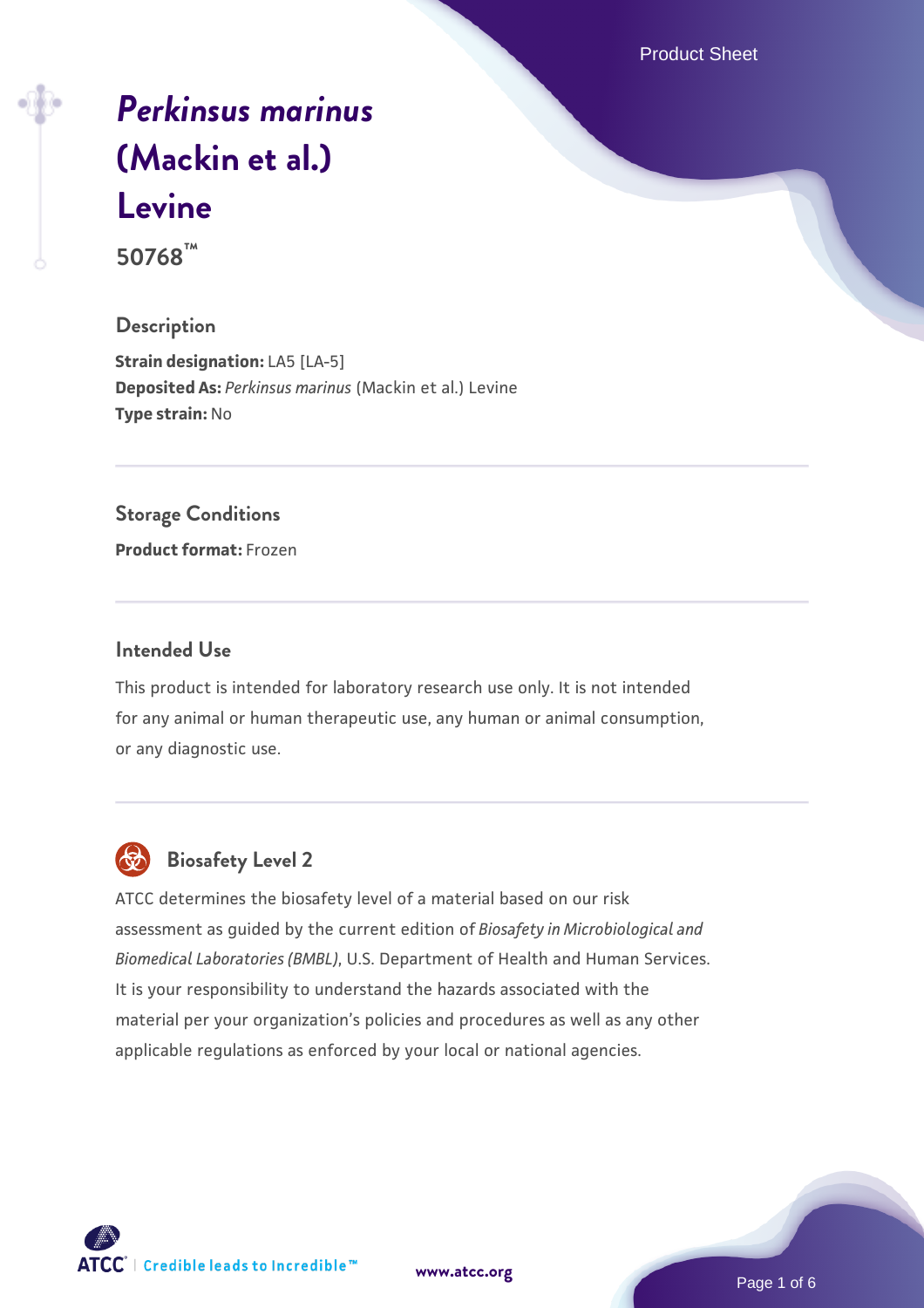# **[Perkinsus marinus](https://www.atcc.org/products/50768) [\(Mackin et al.\) Levine](https://www.atcc.org/products/50768)** Product Sheet **50768**

ATCC highly recommends that appropriate personal protective equipment is always used when handling vials. For cultures that require storage in liquid nitrogen, it is important to note that some vials may leak when submersed in liquid nitrogen and will slowly fill with liquid nitrogen. Upon thawing, the conversion of the liquid nitrogen back to its gas phase may result in the vial exploding or blowing off its cap with dangerous force creating flying debris. Unless necessary, ATCC recommends that these cultures be stored in the vapor phase of liquid nitrogen rather than submersed in liquid nitrogen.

# **Certificate of Analysis**

For batch-specific test results, refer to the applicable certificate of analysis that can be found at www.atcc.org.

# **Growth Conditions**

**Medium:**  [ATCC Medium 1886: Perkinsus broth medium](https://www.atcc.org/-/media/product-assets/documents/microbial-media-formulations/atcc-medium-1886.pdf?rev=3f191fd8ade443aca9e8e4826432baa3) **Instructions for complete medium:** ATCC Medium 1886 **Temperature:** 25°C **Culture system:** Axenic

# **Handling Procedures**

# **Culture maintenance:**

1. Vigorously agitate a culture at or near peak density and aseptically transfer a 0.1 ml aliquot to a T-25 tissue culture flask containing 10 ml of fresh complete medium.

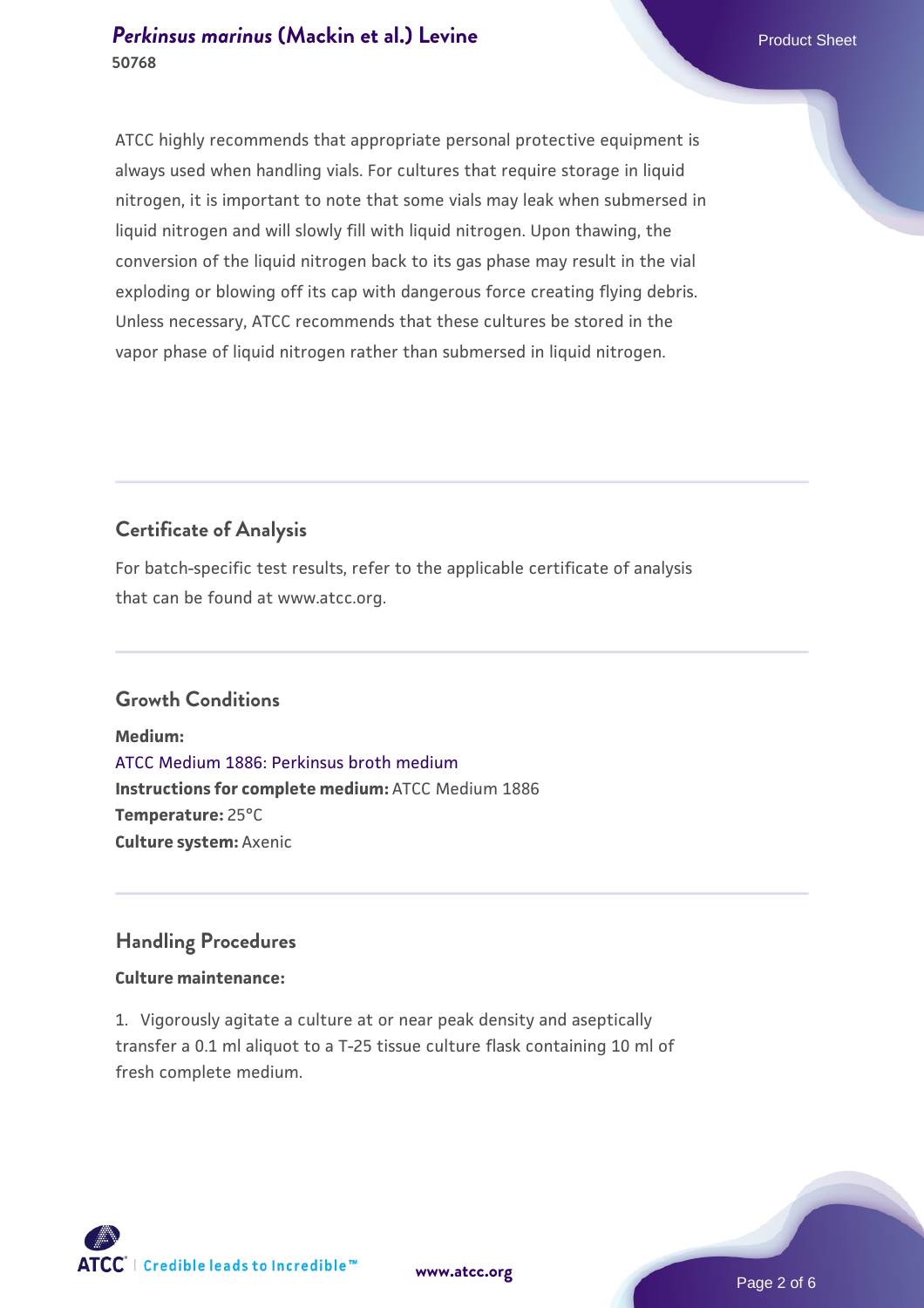# **[Perkinsus marinus](https://www.atcc.org/products/50768) [\(Mackin et al.\) Levine](https://www.atcc.org/products/50768)** Product Sheet **50768**

2. Screw cap on tightly and incubate at 25°C.

3. Subculture every 10-14d.

### **Cryopreservation:**

1. Harvest cells from several cultures which are in logarithmic to late stationary phase of growth. Vigorously agitate to suspend the cells.

2. Aseptically transfer the cell suspension to 15 ml plastic centrifuge tubes.

3. Centrifuge at 200 x g for 5 min.

4. While cells are centrifuging, prepare a 20% solution of DMSO in ATCC Medium 1886.

5. Remove the supernatant and pool the cell pellets into a final volume of 4.5 ml.

6. Combine the cell suspension with an equal volume of 20% DMSO cryoprotectant solution (prepared in step 4) to yield a final concentration of 10% DMSO.

7. Dispense in 0.5 ml aliquots to 1.0-2.0 ml Nunc vials (special plastic vials for cryopreservation).

8. Place the vials in a controlled rate freezing unit. From room temperature cool at -1°C/min to -40°C. At -40°C, plunge ampules into liquid nitrogen.

9. Store ampules in a liquid nitrogen refrigerator until needed.

10. To establish a culture from the frozen state, place a frozen ampule in a 35°C water bath just enough to cover the frozen material. Allow the ampule to thaw completely (2-3 min).

11. Immediately after thawing, aseptically remove the contents and transfer to a T-25 tissue culture flask containing 10 ml of fresh ATCC medium 1886.

12.Screw the cap on tightly and incubate at 25°C. Observe the culture daily. Transfer the culture when many trophozoites are observed.

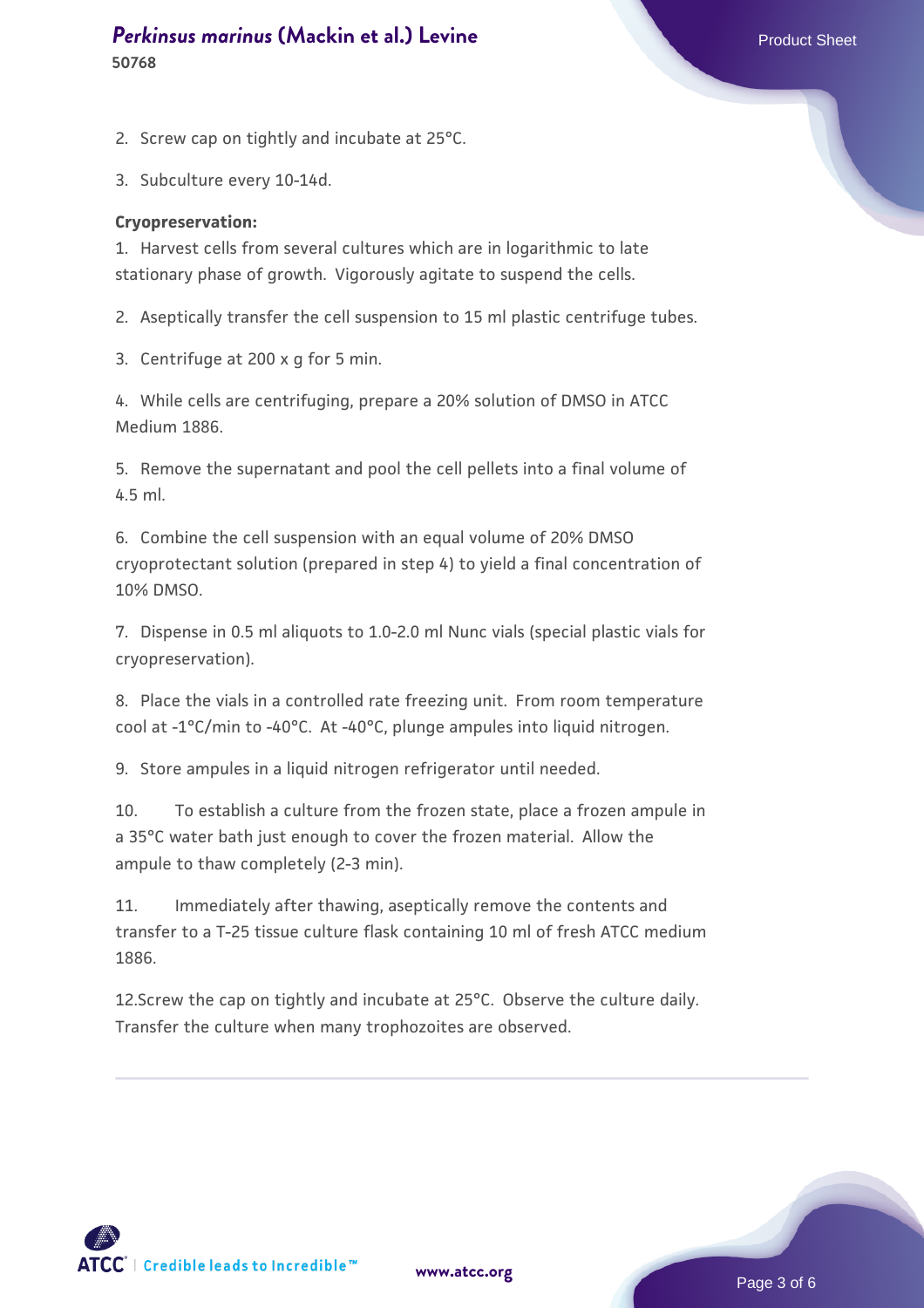## **Notes**

Additional information on this culture is available on the ATCC web site at www.atcc.org.

While every effort is made to insure authenticity and reliability of strains on deposit, ATCC is not liable for damages arising from the misidentification or misrepresentation of cultures.

ATCC recommends that individuals contemplating commercial use of any culture first contact the originating investigator to negotiate an agreement. Third party distribution of this culture is discouraged, since this practice has resulted in the unintentional spreading of contaminated cultures.

# **Material Citation**

If use of this material results in a scientific publication, please cite the material in the following manner: *Perkinsus marinus* (Mackin et al.) Levine (ATCC 50768)

# **References**

References and other information relating to this material are available at www.atcc.org.

# **Warranty**

The product is provided 'AS IS' and the viability of ATCC® products is warranted for 30 days from the date of shipment, provided that the customer has stored and handled the product according to the information included on the product information sheet, website, and Certificate of Analysis. For living cultures, ATCC lists the media formulation and reagents

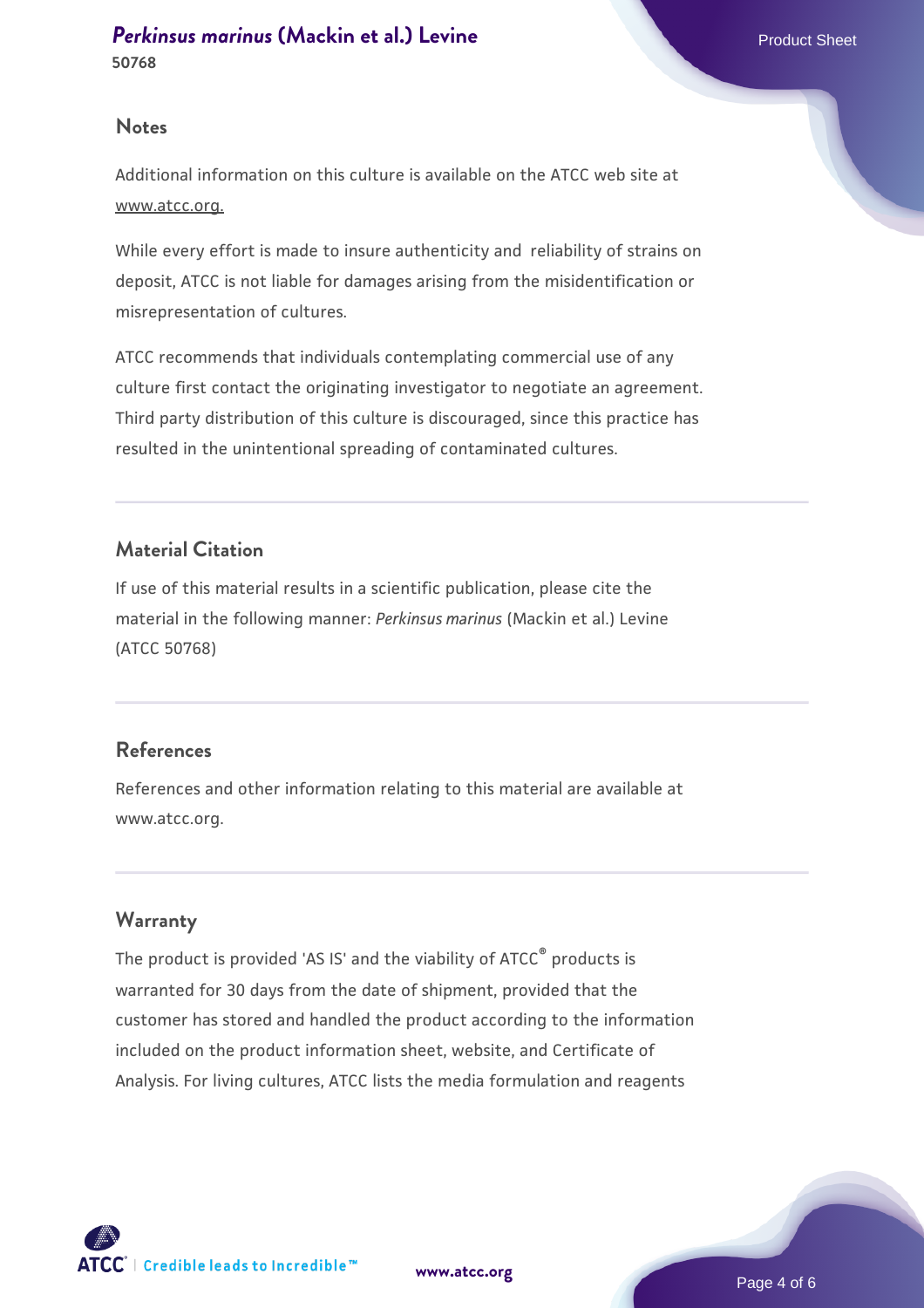# **[Perkinsus marinus](https://www.atcc.org/products/50768) [\(Mackin et al.\) Levine](https://www.atcc.org/products/50768)** Product Sheet **50768**

that have been found to be effective for the product. While other unspecified media and reagents may also produce satisfactory results, a change in the ATCC and/or depositor-recommended protocols may affect the recovery, growth, and/or function of the product. If an alternative medium formulation or reagent is used, the ATCC warranty for viability is no longer valid. Except as expressly set forth herein, no other warranties of any kind are provided, express or implied, including, but not limited to, any implied warranties of merchantability, fitness for a particular purpose, manufacture according to cGMP standards, typicality, safety, accuracy, and/or noninfringement.

# **Disclaimers**

This product is intended for laboratory research use only. It is not intended for any animal or human therapeutic use, any human or animal consumption, or any diagnostic use. Any proposed commercial use is prohibited without a license from ATCC.

While ATCC uses reasonable efforts to include accurate and up-to-date information on this product sheet, ATCC makes no warranties or representations as to its accuracy. Citations from scientific literature and patents are provided for informational purposes only. ATCC does not warrant that such information has been confirmed to be accurate or complete and the customer bears the sole responsibility of confirming the accuracy and completeness of any such information.

This product is sent on the condition that the customer is responsible for and assumes all risk and responsibility in connection with the receipt, handling, storage, disposal, and use of the ATCC product including without limitation taking all appropriate safety and handling precautions to minimize health or environmental risk. As a condition of receiving the material, the customer agrees that any activity undertaken with the ATCC product and any progeny or modifications will be conducted in compliance with all applicable laws, regulations, and guidelines. This product is provided 'AS IS' with no representations or warranties whatsoever except as expressly set forth



**[www.atcc.org](http://www.atcc.org)**

Page 5 of 6